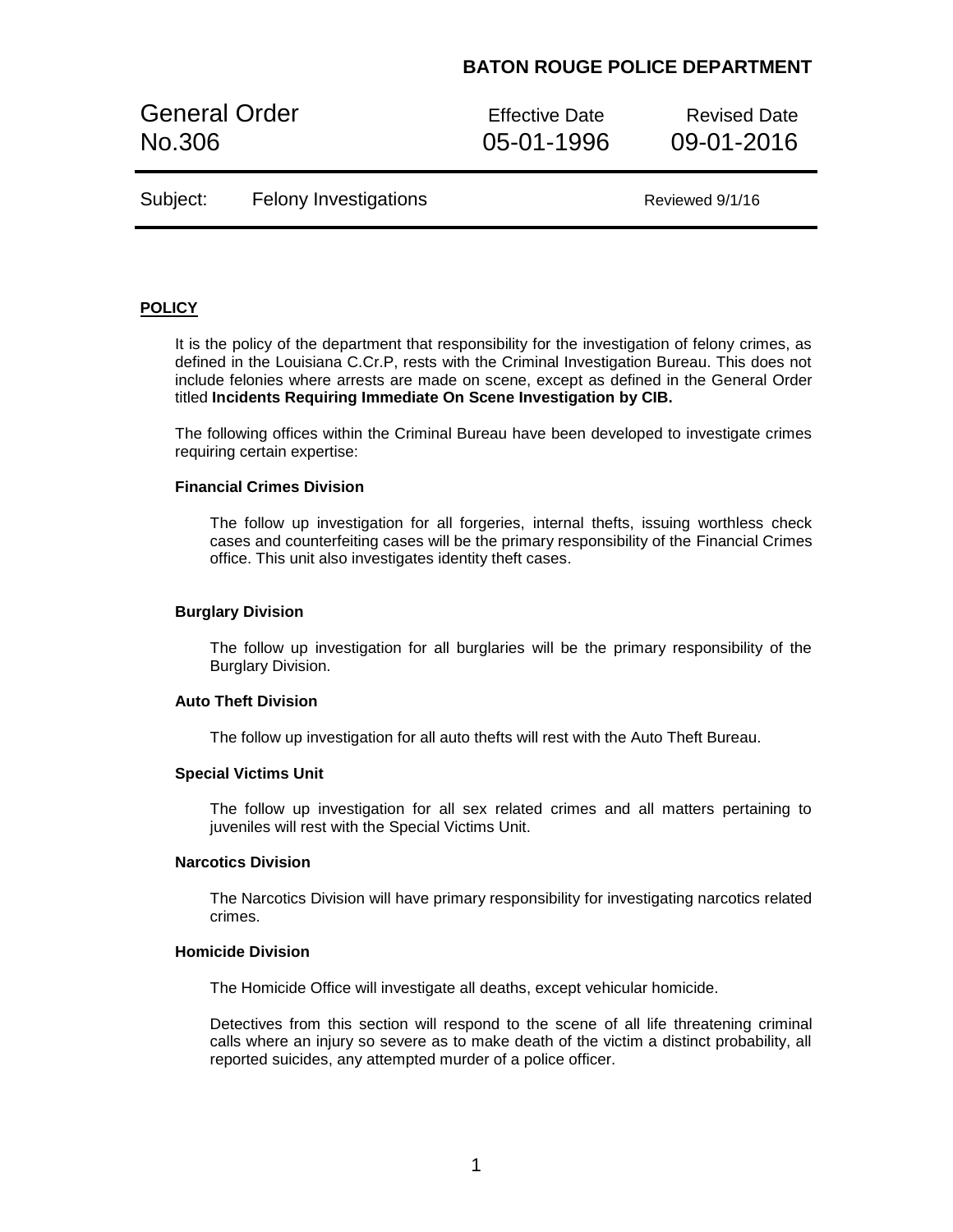General Order **Effective Date** Revised Date No.306 05-01-1996 09-01-2016

Subject: Felony Investigations The Control of Reviewed 9/1/16

### **Robbery Division**

Detectives from this section will respond to bank robberies, any armed robbery where an attempted murder has occurred and all simple and armed robberies where the victim has sustained injury.

#### **Major Assaults Division**

The Major Assaults Office will investigate all non-life threatening felony personal crimes such as: aggravated battery, aggravated criminal damage to property, kidnappings, etc.

### **CIB Investigative Support**

- FBI Task Force (liaison)
- ATF Task Force (liaison)

## **PROCEDURES**

## **I. Case Management**

- A. The commanders of each division of the CIB will determine a procedure by which cases are indexed as to their relative solvability and degree of seriousness. Cases will then be distributed to the investigators under their command. Investigations requiring special skills may be assigned to investigators with that expertise.
- B. A log of all open cases indicating to which investigator assigned, the nature and date of last activity will be kept in the respective offices within the Criminal Bureau (on computer or hard copy).
- C. Each case will be designated by one of the following terms:
	- 1. Open a case has been assigned to an officer and investigative efforts are active.
	- 2. Suspended All investigative leads have been exhausted, but the case has not been concluded and investigation may be resumed.
	- 3. Closed The investigation has been concluded.
- D. After an investigation has been in progress for thirty (30) days, the supervisor within each investigative unit will review the progress of the case with respect to solvability and degree of seriousness factors and determine if the case designation will be changed. Prior to making the change he will consult with the officer assigned to the case.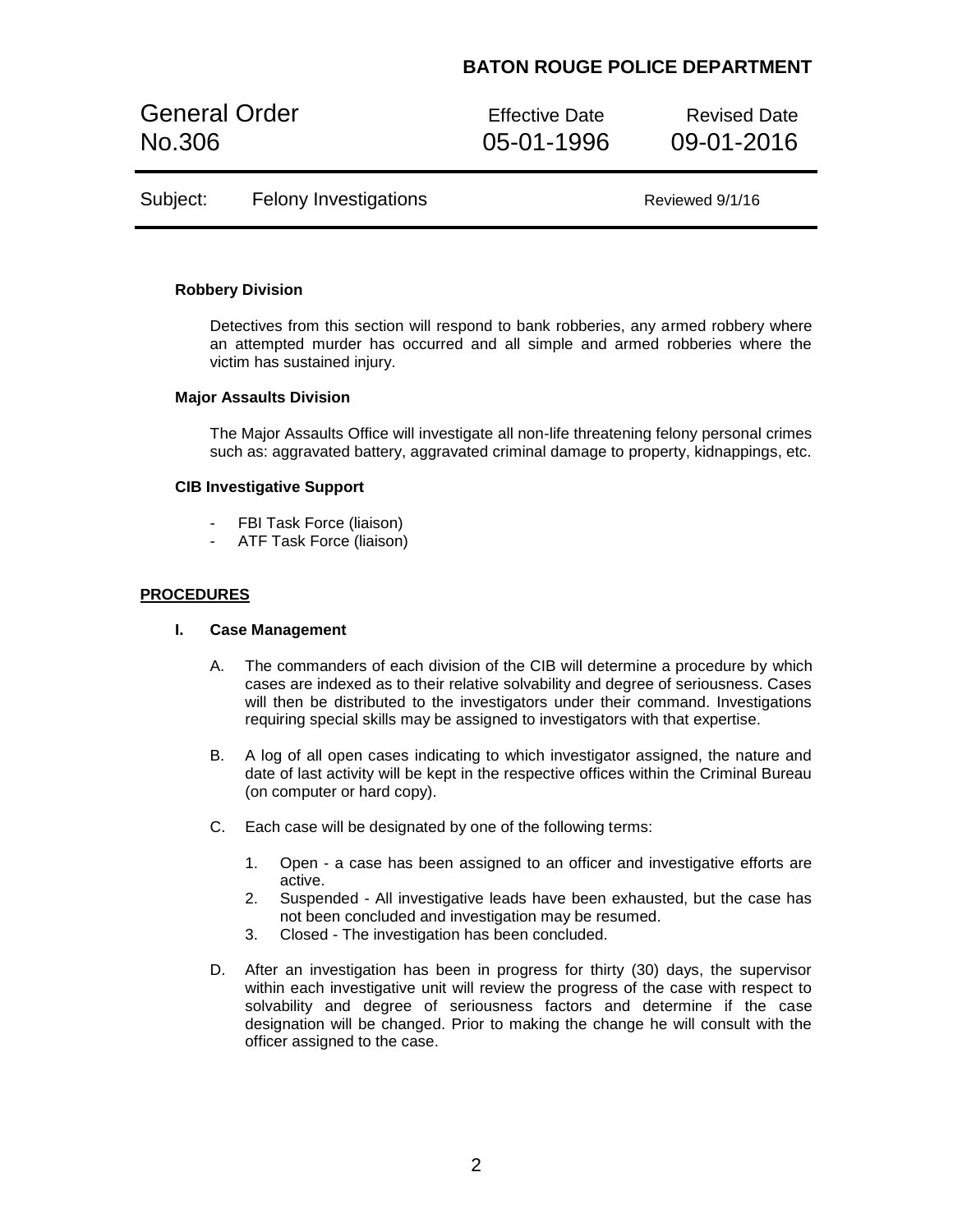General Order **Effective Date** Revised Date No.306 05-01-1996 09-01-2016

| Subject: | <b>Felony Investigations</b> | Reviewed 9/1/16 |  |
|----------|------------------------------|-----------------|--|
|          |                              |                 |  |

- E. Investigations will only be suspended for one or more of the following reasons:
	- 1. Lack of further leads or solvability factors.
	- 2. Lack of investigative resources and/or;
	- 3. Insufficient degree of seriousness.
- F. Investigations will be closed when:
	- 1. Complaint is withdrawn at the request of the victim.
	- 2. Statute of Limitations as defined in the La. Code of Criminal Procedure Title 17 has expired.

## **II. Follow up Investigation**

- A. Only one investigator will be assigned as principal investigator for each case. In those cases where more than one investigator is assigned to a case, one will function as case coordinator.
- B. Each investigator, when assigned a case, will receive a copy of the initial or preliminary report. He will file a report, written or verbal, with his supervisor every ten (10) days the case remains open for the first thirty (30) days. A unit commander must review an open case every 30 days until the case is closed or the investigation suspended.
- C. **Homicide files will remain open pending further investigation until the perpetrator is apprehended or a warrant issued.**
- D. The following steps will serve as a guide when conducting follow up investigations. Not all of these actions will be required on every case and some cases will require actions other than those listed. In certain types of investigations checklists may be used to assure all aspects of the case have been covered.
	- 1. Reviewing and analyzing all previous reports prepared in the preliminary phase.
	- 2. Conducting additional interviews and/or interrogations.
	- 3. Reviewing departmental records.
	- 4. Seeking additional information from informants, uniformed officers, etc.
	- 5. Reviewing results from laboratory examinations.
	- 6. Arranging for dissemination of information to uniform officers, the public and department/city officials.
	- 7. Planning, organizing and conducting searches.
	- 8. Arranging for the collection of physical evidence.
	- 9. Identifying and apprehending suspects.
	- 10. Preparing cases for court presentation.
	- 11. Assisting with prosecution.
	- 12. Checking suspect's criminal histories.
	- 13. Determining suspect's involvement in other crimes.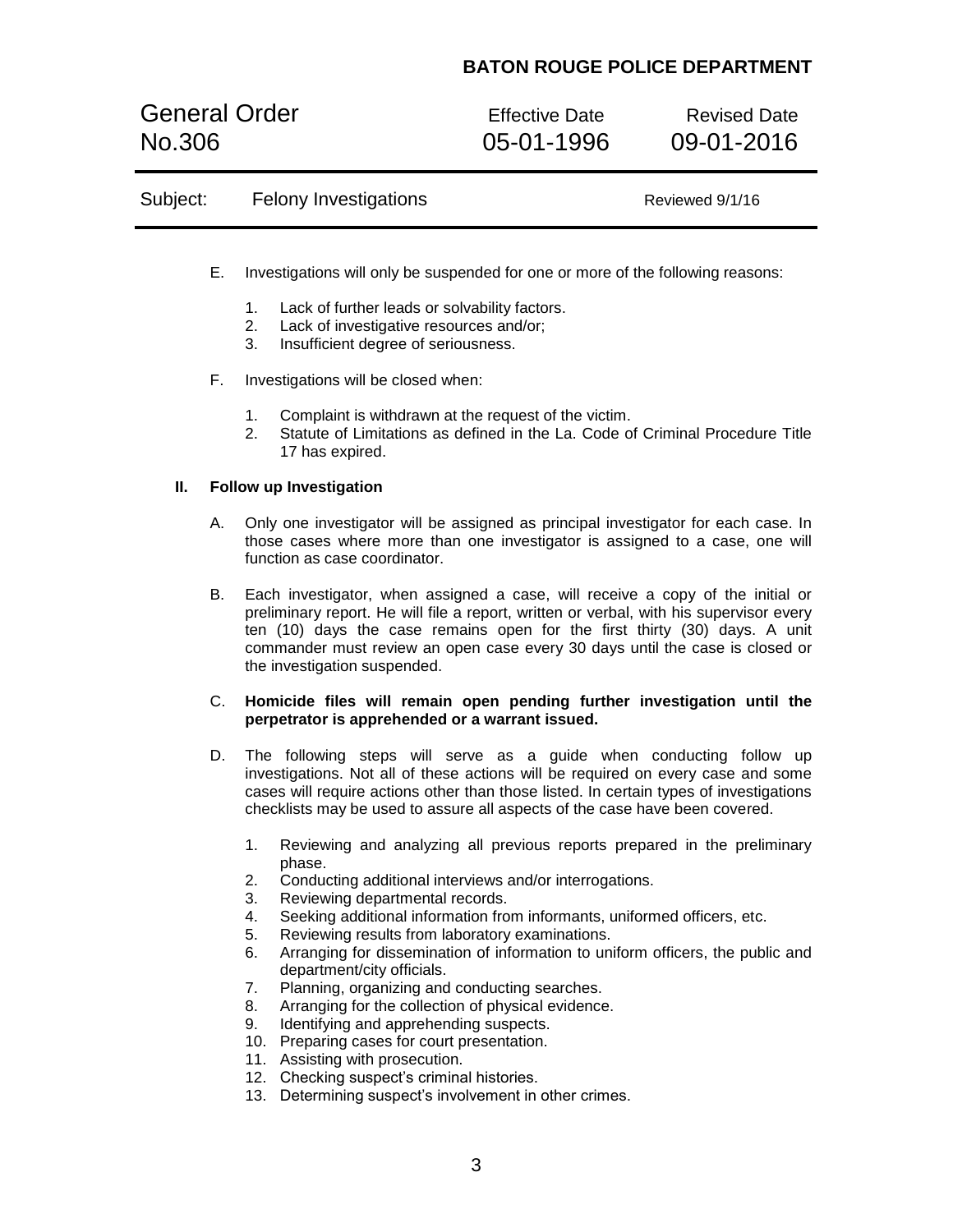General Order **Effective Date** Revised Date No.306 05-01-1996 09-01-2016

| Subject:<br><b>Felony Investigations</b> | Reviewed 9/1/16 |
|------------------------------------------|-----------------|
|------------------------------------------|-----------------|

- E. Whenever possible, investigators will make a second contact with victims and witnesses after the initial or preliminary investigation.
- F. Investigators will prepare a daily summary of their activities for supervisory review.

## **III. Identity Theft**

- A. Taking identity theft reports.
	- 1. Reports of identity theft can be handled via telephone (per GO 276), the initial report will detail the nature of the crime. Identity theft reports will be documented in an offense report.
	- 2. Identity theft reports will be forwarded to the investigative unit (Financial Crimes).
	- 3. If the report was taken by our agency and the detective determined that the crime was committed in a different jurisdiction, the detective conducting the investigation shall indicate such in their report. The detective will have said report forwarded via criminal records to the local jurisdiction in which the alleged crime was committed, for an investigation of the facts. The investigating division forwarding the report will advise the victim that said report was forwarded. The agency receiving the case will be documented in the investigator's report.
- B. Specialized report forms.
	- 1. Victims must complete a notarized ID Theft Affidavit which can be located on the Federal Trade Commission website, or an ACH Dispute form which can be obtained from their financial institution.
	- 2. Victims will be encouraged to complete a written statement and provide officers/detectives with necessary documentations to complete the investigation that includes:
		- a. Copy of checks,
		- b. credit card information,
		- c. copy of bank statement showing unauthorized transactions.
- C. Providing information and assistance to identity theft victims.
	- 1. The employee taking the report will be responsible for providing the website address to the Federal Trade Commission: [www.ftc.org.](http://www.ftc.org/) The Federal Trade Commission provides the most comprehensive information for victims regarding Identity Theft. The website refers victims of this crime to the appropriate resource(s), to include:
		- a. Information for contacting credit reporting agencies;
		- b. How to place fraud alerts on their credit report; and
		- c. Additional actions the victim needs to take in recording important information related to the crime.